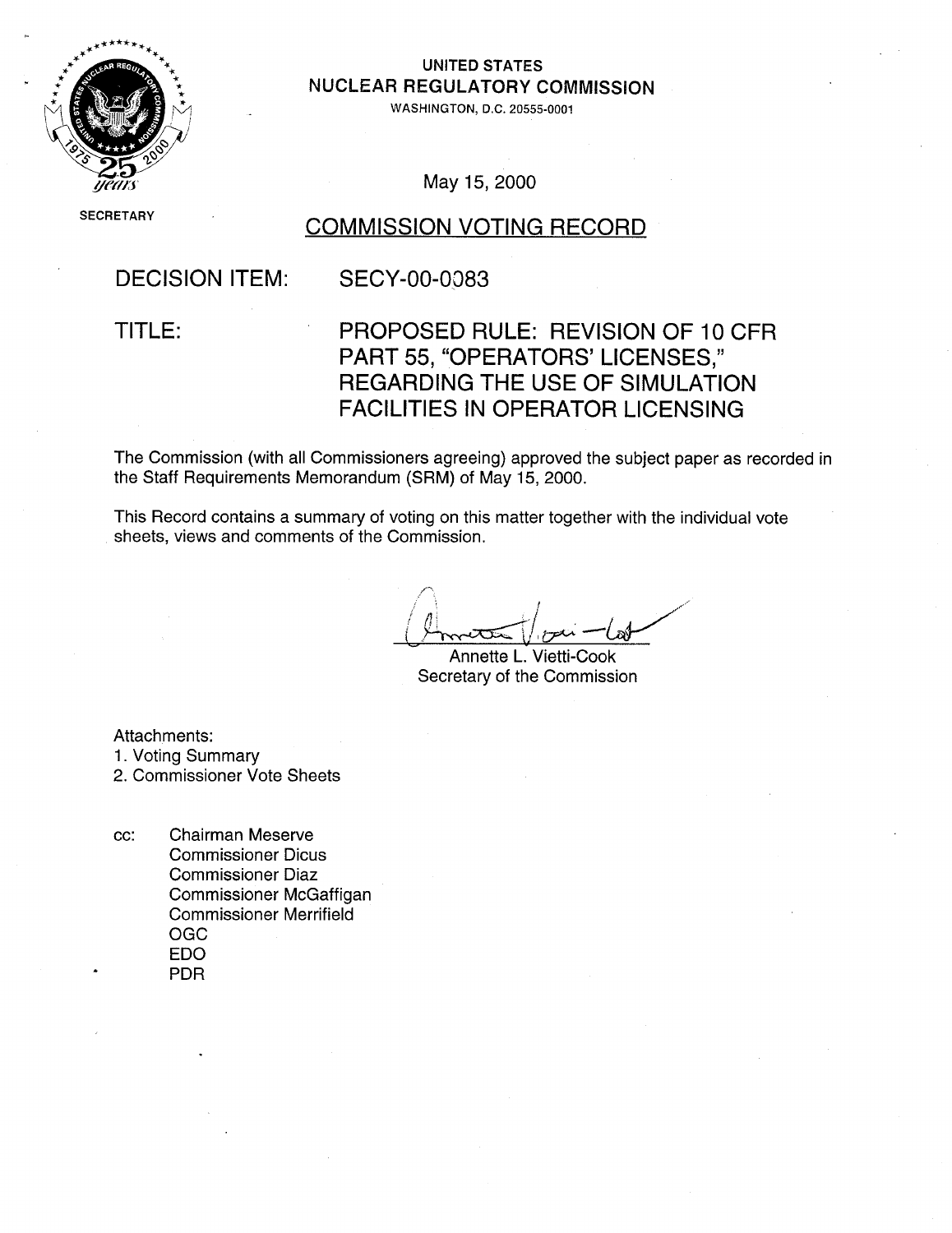# VOTING SUMMARY - SECY-00-0083

#### RECORDED VOTES

|                      |              | NOT                                      |   |             |
|----------------------|--------------|------------------------------------------|---|-------------|
|                      |              | APRVD DISAPRVD ABSTAIN PARTICIP COMMENTS |   | <b>DATE</b> |
| <b>CHRM. MESERVE</b> | X            |                                          | X | 5/3/00      |
| <b>COMR. DICUS</b>   | X            |                                          |   | 5/6/00      |
| COMR. DIAZ           | X            |                                          | X | 5/8/00      |
| COMR. McGAFFIGAN     | $\mathsf{X}$ |                                          |   | 4/25/00     |
| COMR. MERRIFIELD     | $\mathsf{X}$ |                                          | X | 4/26/00     |

#### COMMENT RESOLUTION

In their vote sheets, all Commissioners approved the staff's recommendation and some provided additional comments. Subsequently, the comments of the Commission were incorporated into the guidance to staff as reflected in the SRM issued on May 15, 2000.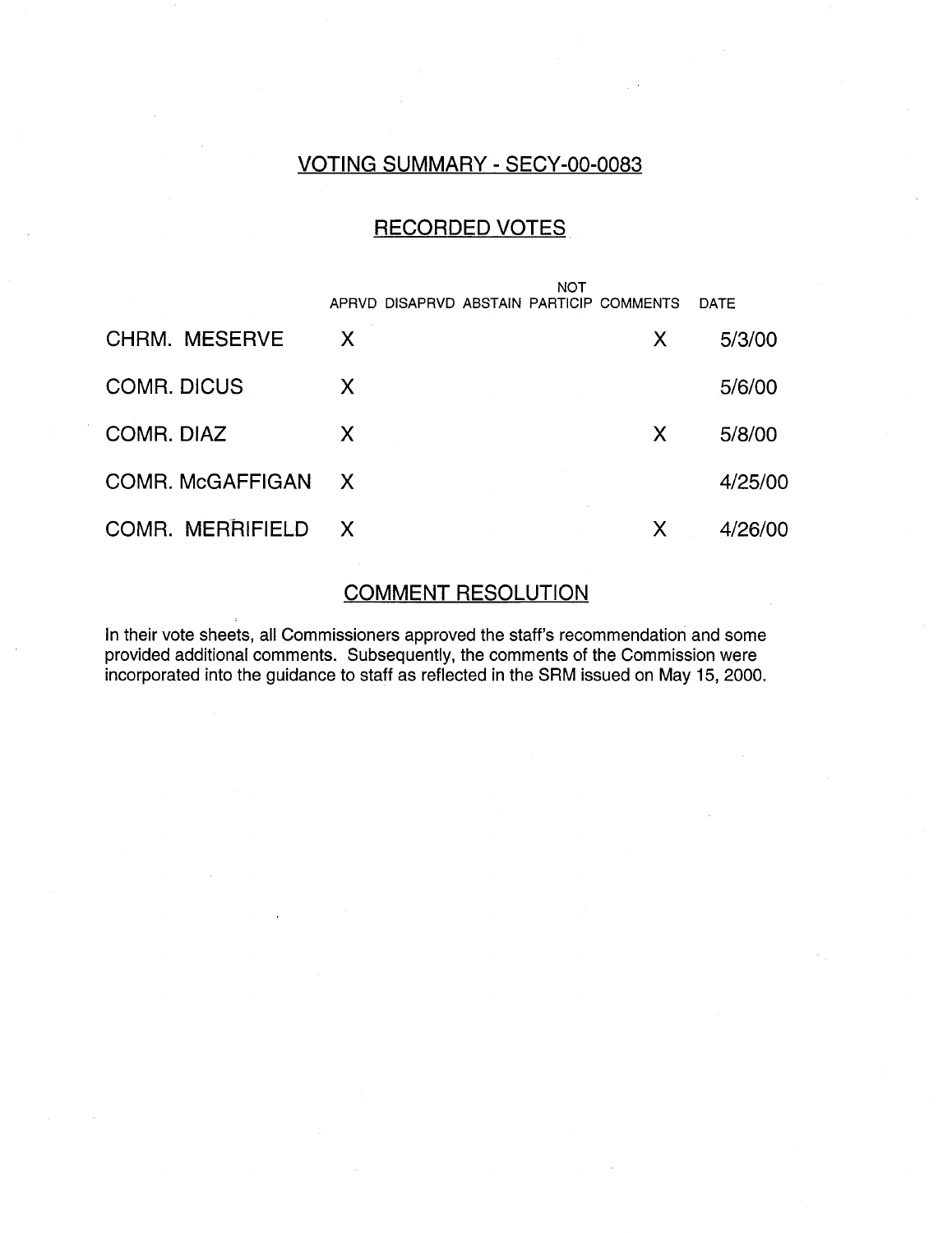#### RESPONSE SHEET

- Annette Vietti-Cook Secretary of the Commission TO:
- CHAIRMAN MESERVE FROM:

SUBJECT: SECY-00-0083- PROPOSED RULE: REVISION OF 10 CFR PART 55, "OPERATOR'S LICENSES," REGARDING THE USE OF SIMULATION FACILITIES INOPERATOR LICENSING

Approved <u>XX</u> Disapproved Abstain Not Participating \_\_\_\_\_ Request Discussion \_\_\_\_

COMMENTS:

I join in Commissioner Merrifield's comments about the need to revise the Congressional letters.

**SIGNATURE** 

**DATE** 

Entered on **"AS!"** Yes **/** No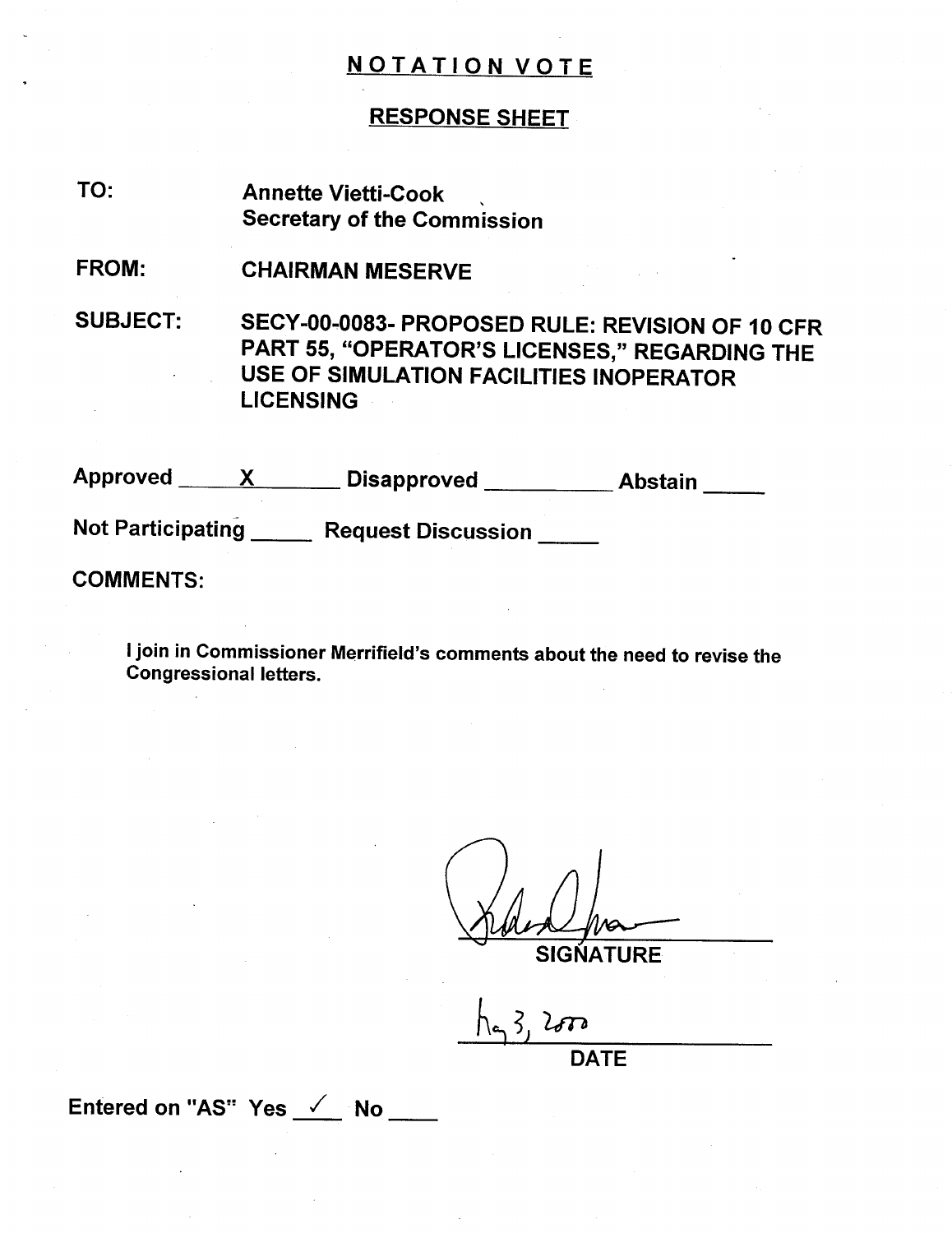*ZD* **APR** 14 *PR* 3:07

### RESPONSE SHEET

Annette Vietti-Cook, Secretary TO:

COMMISSIONER DICUS FROM:

SUBJECT: **SECY-00-0083** - PROPOSED RULE: REVISION OF **10** CFR PART **55, "OPERATORS' LICENSES,"** REGARDING THE **USE** OF **SIMULATION FACILITIES IN** OPERATOR **LICENSING**

Approved x Disapproved Abstair

Not Participating

comments:  $\gamma_{\text{on}}$ e

 $\left| \begin{array}{c} 0 \\ 0 \\ 0 \end{array} \right|$ DATE /

Entered on "STARS" Yes No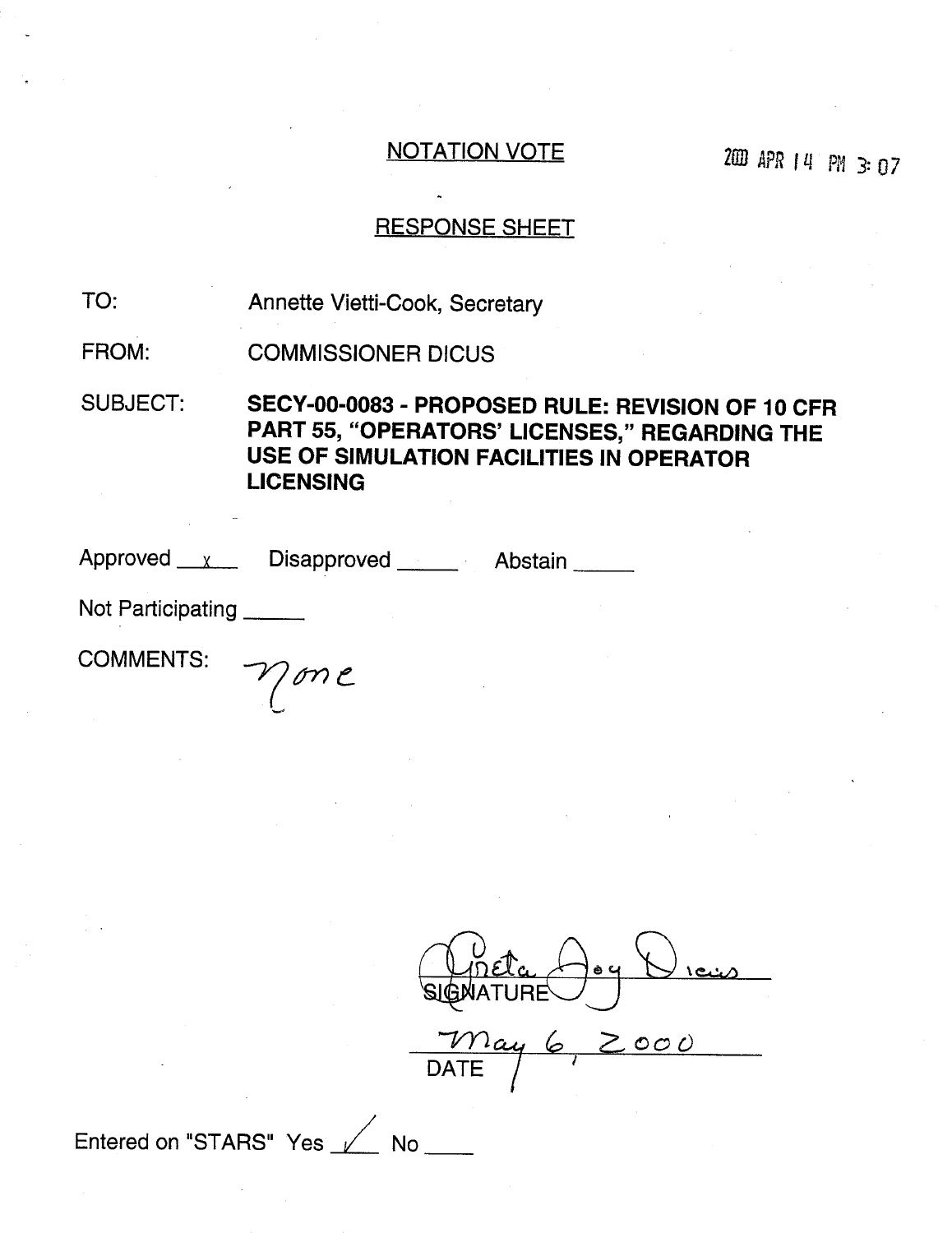#### RESPONSE SHEET

Annette Vietti-Cook, Secretary TO:

COMMISSIONER DIAZ FROM:

SUBJECT: **SECY-00-0083** - PROPOSED RULE: REVISION OF **10** CFR PART **55,** "OPERATORS' **LICENSES,"** REGARDING THE **USE** OF **SIMULATION FACILITIES IN** OPERATOR **LICENSING**

Approved x 1 Disapproved Abstair

Not Participating

COMMENTS:

See attached comments.

" AEC'D BY NJD -

W 9:

| SIGNATURÉ |
|-----------|
| 01<br>AJ  |
|           |

DAIE

Entered on "STARS" Yes  $\sqrt{ }$  No  $\sqrt{ }$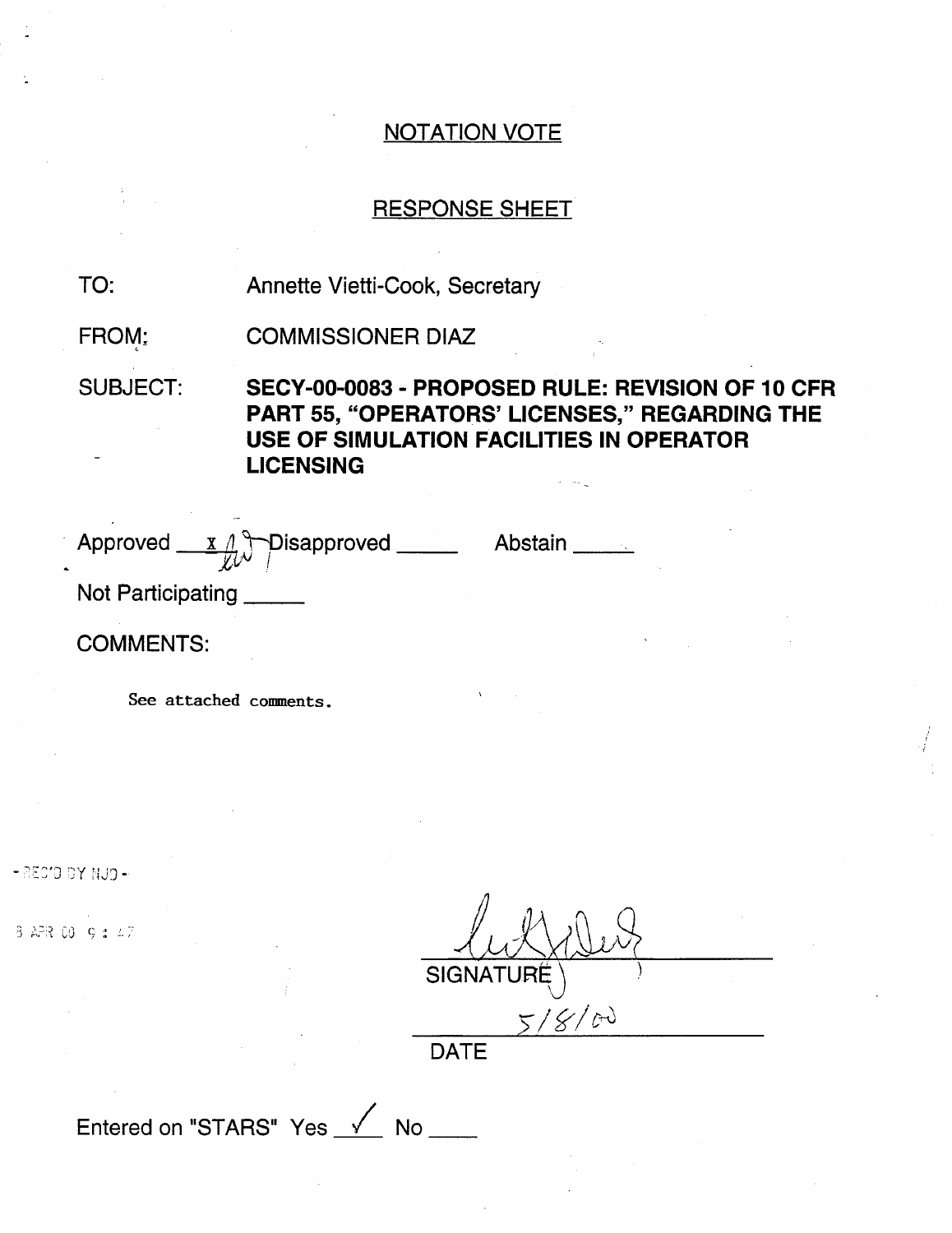#### **COMMISSIONER DIAZ' COMMENTS ON SECY-00-0083**

I approve the staff's recommendation to publish the proposed rule in the *Federal Register* for a 75-day public comment period. However, the experience gained from manipulating reactivity on a power reactor or a training reactor is invaluable. I encourage licensees to provide those opportunities, when possible, to their operator license applicants.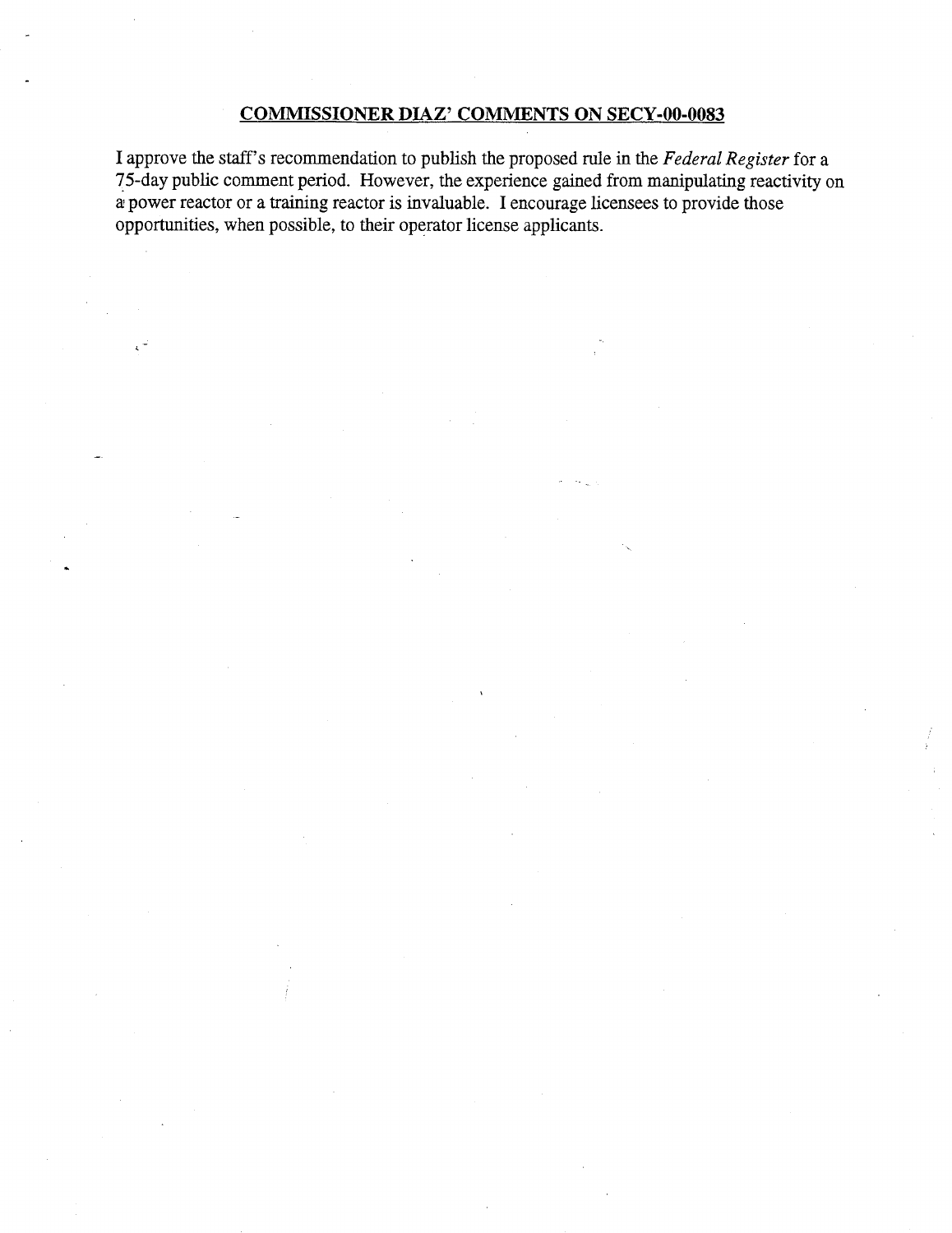# RESPONSE SHEET

| TO:             | Annette Vietti-Cook, Secretary                                                                                                                                           |  |
|-----------------|--------------------------------------------------------------------------------------------------------------------------------------------------------------------------|--|
| FROM:           | <b>COMMISSIONER MCGAFFIGAN</b>                                                                                                                                           |  |
| <b>SUBJECT:</b> | SECY-00-0083 - PROPOSED RULE: REVISION OF 10 CFR<br><b>PART 55, "OPERATORS' LICENSES," REGARDING THE</b><br>USE OF SIMULATION FACILITIES IN OPERATOR<br><b>LICENSING</b> |  |
| Approved        | Disapproved ____<br>Abstain                                                                                                                                              |  |

 $\overline{\phantom{a}}$ No $\overline{\phantom{a}}$ 

Not Participating

COMMENTS:

| <b>SIGNATURE</b> |         |
|------------------|---------|
|                  | $\circ$ |
| <b>DATE</b>      |         |

Entered on "STARS" Yes  $V$ </u>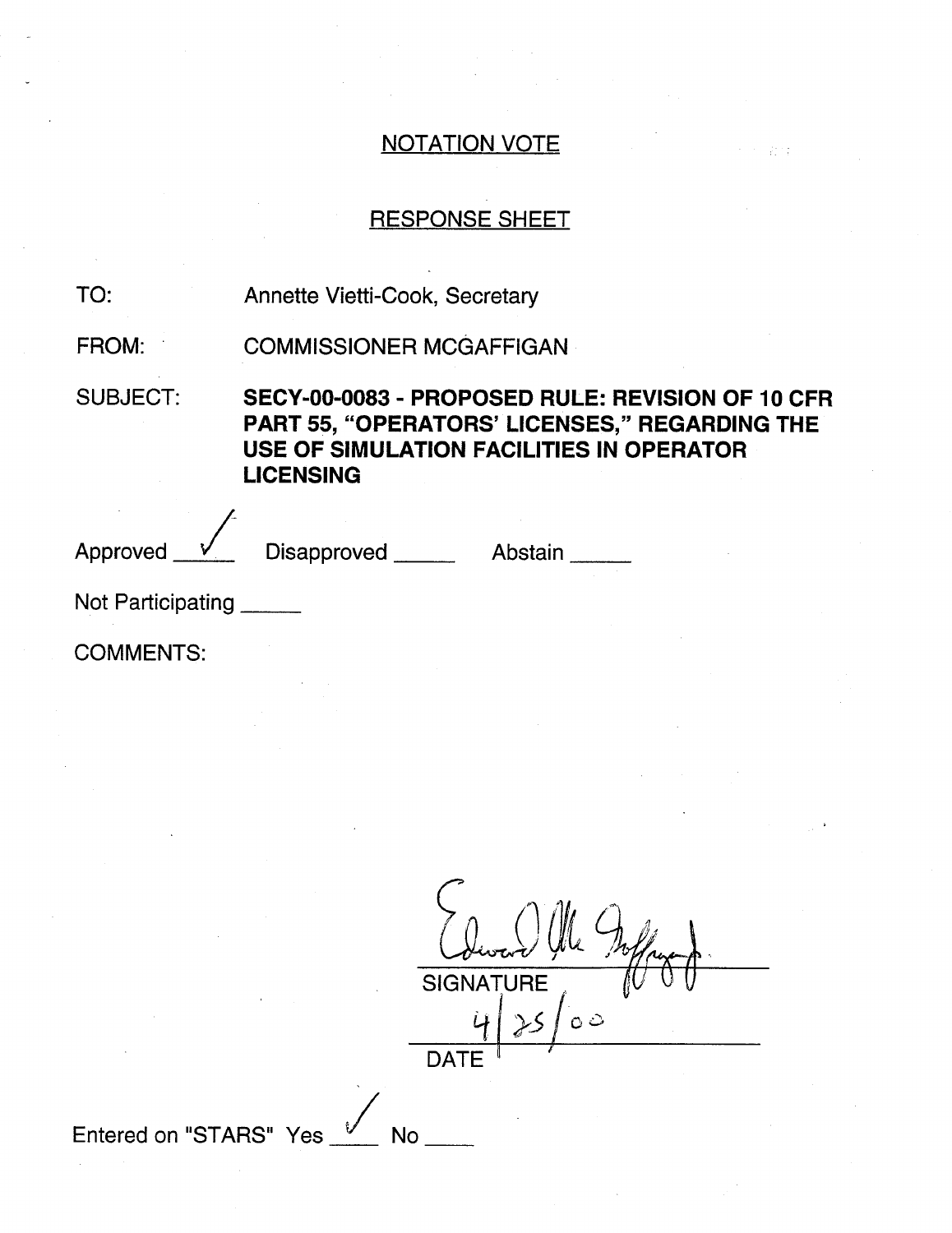### RESPONSE SHEET

Annette Vietti-Cook, Secretary TO:

COMMISSIONER MERRIFIELD FROM:

SUBJECT: **SECY-00-0083** - PROPOSED RULE: REVISION OF **10** CFR PART **55,** "OPERATORS' **LICENSES,"** REGARDING THE **USE** OF **SIMULATION FACILITIES IN** OPERATOR **LICENSING**

Approved x Disapproved Abstain

Not Participating

COMMENTS:

See attached comments.

April 26, 2000

DATE

Entered on "STARS" Yes  $\sqrt{ }$  No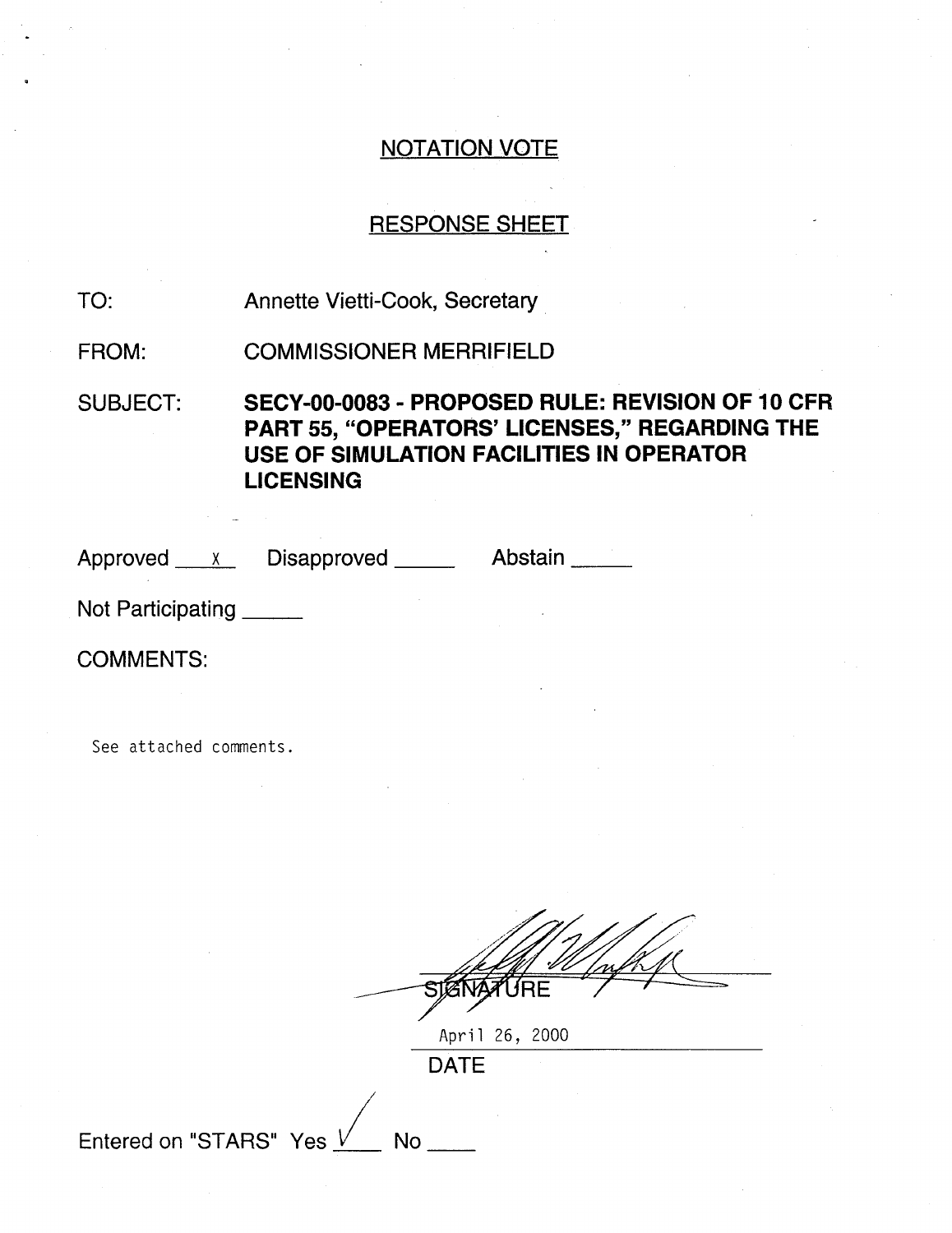#### **COMMISSIONER** MERRIFIELD'S **COMMENTS ON SECY-00-0083**

Although I approve SECY-00-0083, I must convey some disappointment over the Congressional letters. The letters do not "tell the story" in a manner that facilitates stakeholder understanding. For example, I doubt that many members of Congress would understand the third paragraph of the letters or what terms like "validated scenario sequences" mean. I encourage the staff to revise the Congressional letters so that they clearly lay out: 1) how the proposed rule would affect licensees, 2) the impetus for the change, and 3) why, from a safety perspective, tha NRC is comfortable with the proposed changes. I believe it would be a disservice to the staff who worked on this proposed rule to shortchange their efforts by ineffectively communicating with Congress at this stage.